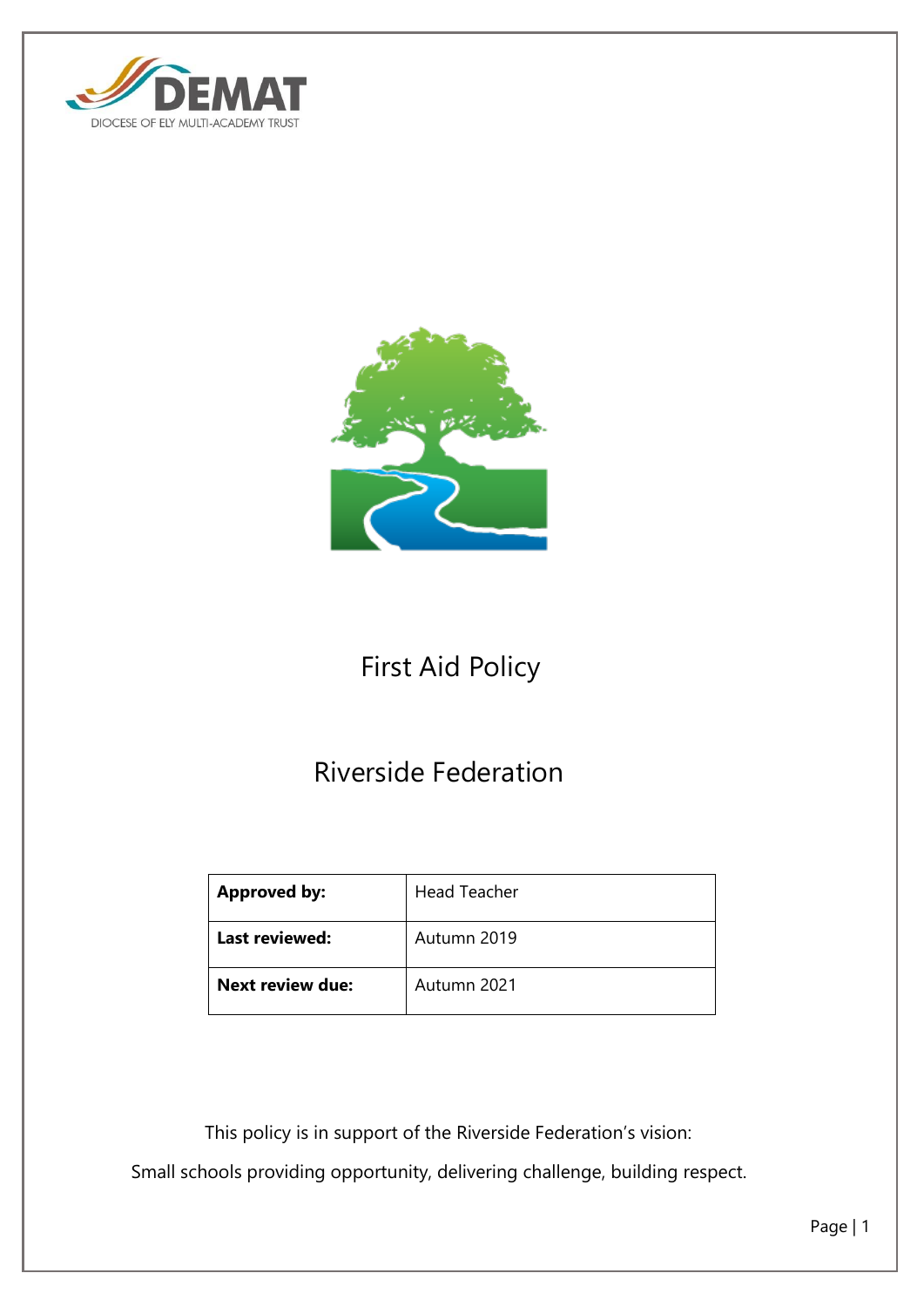## **Contents**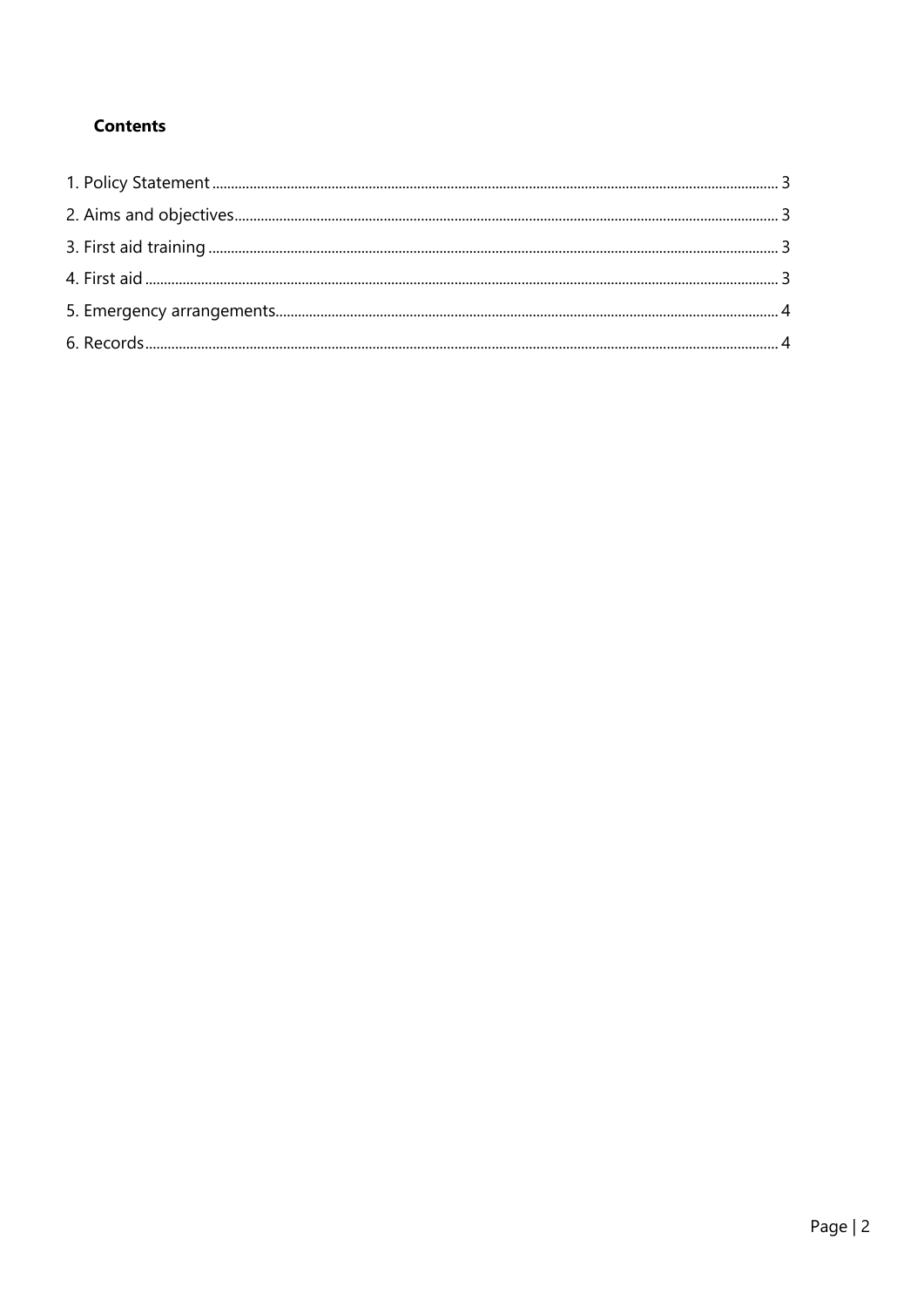## <span id="page-2-0"></span>**1. Policy Statement**

The Riverside Federation will undertake to ensure compliance with the relevant legislation with regard to the provision of first aid for all employees and to ensure best practice by extending the arrangements as far as is reasonably practicable to children and others who may also be affected by our activities.

Responsibility for first aid at the Riverside Federation is held by the head teacher who is the responsible manager. All first aid provision is arranged and managed in consultation with The DfEE Guidance on First Aid for schools.

All staff have a statutory obligation to follow and co-operate with the requirements of this policy.

## <span id="page-2-1"></span>**2. Aims & Objectives**

Our first aid policy requirements will be achieved by:

- Carrying out a First Aid Needs Assessment to determine the first aid provision requirements for our premises
- It is our policy to ensure that the First Aid Needs Assessment will be reviewed annually, or following any significant changes that may affect first aid provision
- Ensuring that there are a sufficient number of trained first aiders on duty and available for the numbers and risks on the premises in accordance with the First Aid Needs Assessment
- Ensuring that there are suitable and sufficient facilities and equipment available to administer first aid in accordance with the First Aid Needs Assessment
- Ensuring the above provisions are clear and shared with all who may require them
- Ensuring a First-Aid Risk Assessment is reviewed annually, or following any significant changes that may affect first aid provision.

### <span id="page-2-2"></span>**3. First Aid Training**

The responsible manager will ensure that appropriate numbers of qualified first aiders, appointed persons and paediatric trained staff are adequately trained to meet their statutory duties.

### <span id="page-2-3"></span>**4. First Aid**

- 4 first aid kits on the premises
- These first aid kits will be situated with the Main kit by the front office,

It is the responsibility of the appointed person to check the contents of all first aid kits every term and record findings on the First Aid Kit Checklist. The area by the school office and the staff room are designated as the first aid room for treatment, sickness and the administering of first aid. The first aid room will have the following facilities: running water, first aid kit, access to a telephone, and chair. There is also room for a child to lie down when needed.